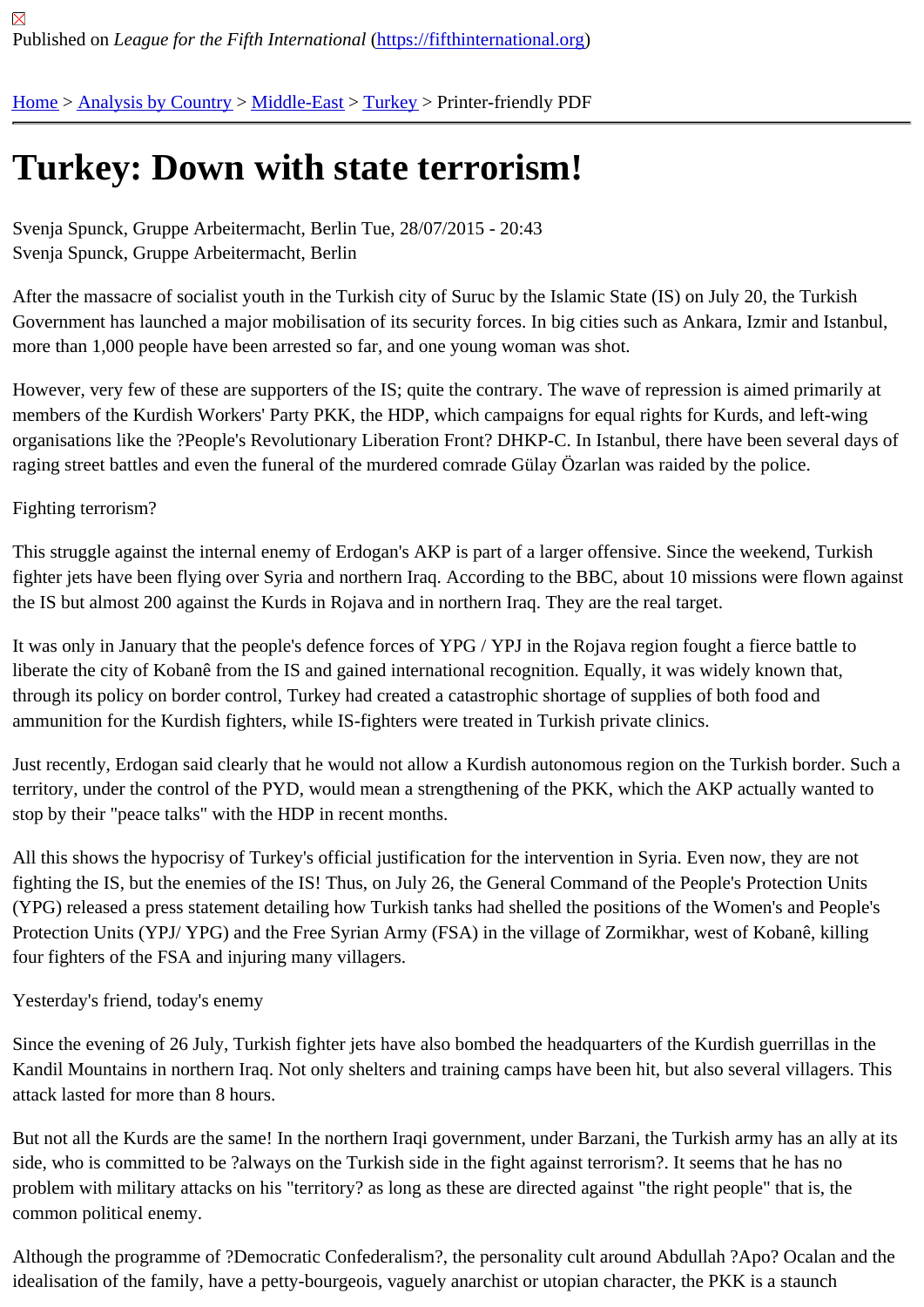opponent of the colonisation of the Middle East and the national oppression of the Kurdish people.

Whoever dares to question this system, let alone take up arms against it, will feel the wrath of the Turkish government. It has long hoped to gain the agreement of the US and NATO for military action against the Kurds, but the PYD in particular had been seen as a potential ally in the fight against IS, even if it has been virtually denied real material support and even solidarity campaigns for financial aid were seriously impeded.

However, this policy now seems to have changed. While in Istanbul a peace march organised by the HDP was banned and political activists are arrested, in Rojava, there is the threat of a war on two fronts. The PYD, the heroes in the fight against the IS, has stated that it would regard any attack by the Turkish army as a declaration of war. The PKK believes a deal has been done in which the US approved the assault on the Kurds in return for their own use of air bases in Turkey. Turkish attacks on the PKK and its allies are now permitted, in the language of the US diplomats, in the name of ?self-defence? to which every NATO member has a right.

#### Fight on two fronts

However, the actual self-defence of the YPG / YPJ in cities like Sirrin, which is threatened by the IS, must continue. The Turkish government's turn, terminating support for the IS, which was anyway never publicly stated, will not weaken the Islamist gangs overnight.

The Kurds in Rojava face the immediate threat of a war on two fronts, which they can hardly win if a Turkish intervention is backed by NATO. Turkey is bringing together massive military units at the borders to the Kurdish areas in Syria and northern Iraq and is also planning to build a ?security zone? in Syria. Thus, the Kurds in Rojava are surrounded on all sides by powerful opponents; from Turkey and from the IS.

Even the Kurdish movement in Turkey would face defeat if Turkey can enforce its reactionary goals or if Rojava falls. The chairman of the HDP, Selahattin Demirtas, is not sparing with moral accusations against the AKP and he rightly points out that it is provoking a civil war, or at least tacitly takes that into account.

It is obvious that the Turkish government has no interest in any ?peace process? if this is accompanied by a political strengthening of PKK / PYD and HDP and thus the possible creation of a left political force that could unite the nationally oppressed Kurdish masses with the Turkish left and the workers' movement.

The election victory of the HDP forced the ACP to recognise that it could soon become an established political force that can regularly overcome the undemocratic hurdle of 10 percent in the elections and thus make impossible an absolute parliamentary majority for the AKP in the future.

One should not forget that the AKP is still struggling to form a government, because it lost its absolute majority in the elections on 7 June, and now has to look for a coalition. It is certainly not impossible that the ACP is deliberately delaying the formation of a government in order to present themselves in the current chaos as a stabilising factor and again achieve a majority government through new elections. Prohibiting the HDP as a ?terrorist organisation? could also be a step in this direction.

## Liberation struggle

All the same, the stability of a bourgeois party, whose rule is based on fear and state terror, is not unshakeable, if pressure is applied in the right place. This place is the militant organisation of the working class, the peasantry, the urban poor in Turkey and in all Kurdish areas.

The "peace process" is over and cannot be revived. When the Turkish government threatens war against the PKK until their ?definitive disarmament?, it is clear that it does not want peace but, rather, the surrender of the Kurds. In this situation, solidarity with the Kurdish people, whether with the fighters in Rojava, with the PKK in northern Iraq or the HDP in Turkey, is the duty of all internationalists, the entire working class of Europe, all leftists and, indeed, of all